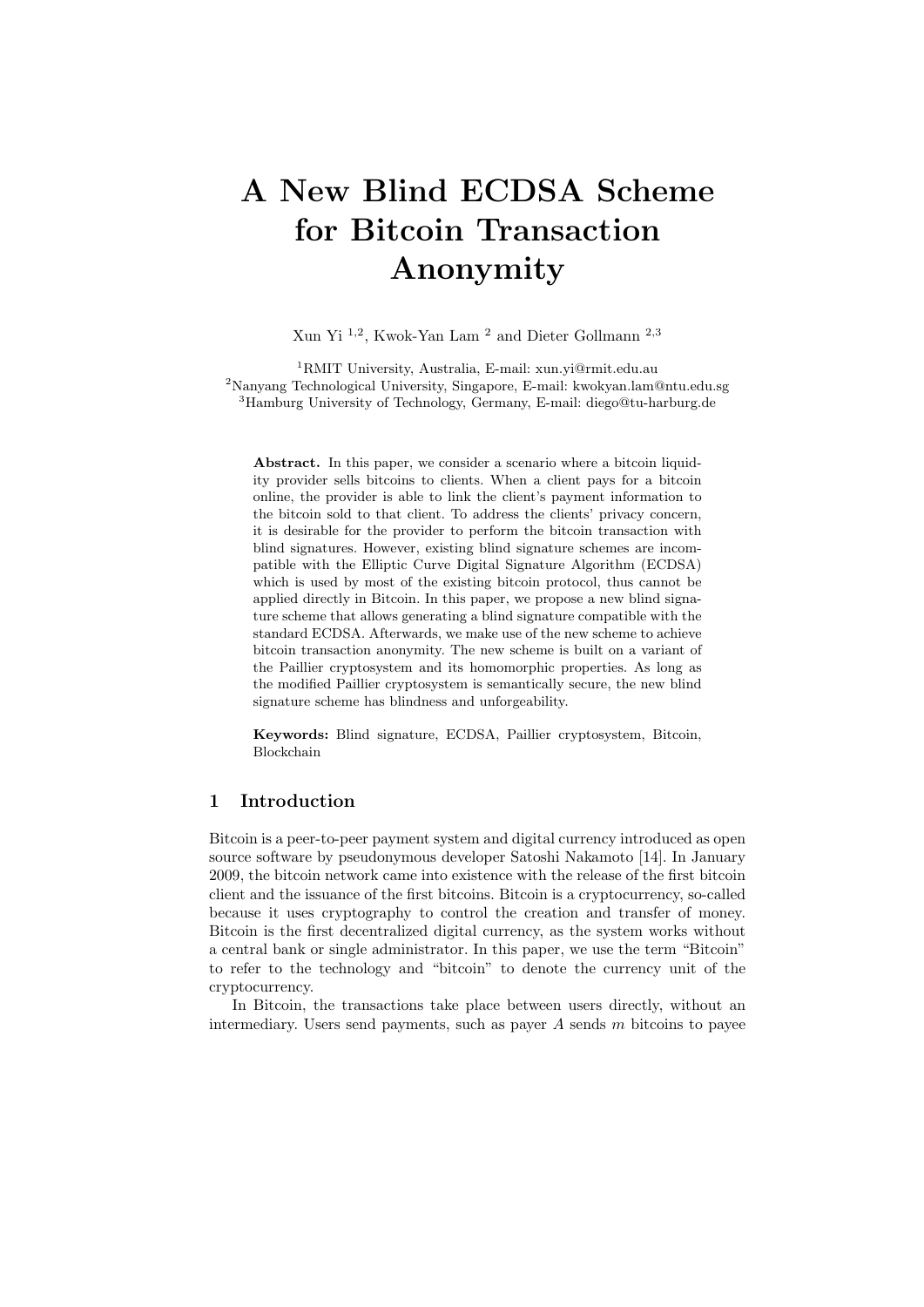B, by broadcasting digitally signed messages to a peer-to-peer network of communicating nodes. Participating nodes, known as miners, verify, timestamp and group newly broadcasted transactions into a new block of the chain, which is then broadcasted to the network and verified by payee nodes. Currently, Elliptic Curve Digital Signature Algorithm (ECDSA) is used by Bitcoin implementations.

An increasing number of online merchants now offer the option to pay using bitcoins. One of the great promises of Bitcoin is anonymity: the transactions are recorded and made public, but they are linked only with an electronic address instead of real-world identity. Hence, whatever you buy with your bitcoins, the purchase cannot be traced specifically to you.

Generally speaking, the aim of anonymization is to prevent attackers from discovering the relationship between bitcoin wallet addresses and the real user identity information through the Bitcoin network and the blockchain. The anonymity feature of bitcoin transactions is by no means perfect.

Let us consider a scenario where a bitcoin liquidity provider sells bitcoins to its clients. If a client pays to the provider for the bitcoin online, e.g., through bank transfer, credit card, PayPal, or even Ali pay, the provider is able to link the client's payment information to the electronic address of the transacted bitcoin. To address this privacy concern of the clients, it is desirable for the bitcoin transactions to be performed by using blind signatures.

Blind signature, as introduced by Chaum [3], a form of digital signature in which the content of a message is disguised (blinded) before it is signed. The resulting blind signature can be publicly verified against the original, unblinded message in the manner of a regular digital signature. A typical application of blind signature is digital cash.

One of the key requirements for digital cash is anonymity: when you take money out of the bank, the bank gives you the cash without knowing what you intend to buy, and when you spend money, the merchant has no idea who you are. In contrast, when you buy something with a credit card online, you have to tell the merchant who you are, and also you have to tell the payment service provider who you are making a purchase from. The potential for intrusion of privacy is immense.

For the purposes of this construction, let us assume that all coins are worth a dollar in real-world currency denomination. To withdraw a dollar from her account, Alice generates a coin  $C$ , applies a public hash function  $H$ , and masks the result by encrypting it with  $E_a$ . The bank signs  $E_a(H(C))$  with  $S_b$  and debits Alice's bank account. Alice then computes  $D_a(S_b(E_a(H(C))))$  to strip away her encryption, leaving her with a signature  $S_b(H(C))$ , and checks to make sure  $V_b(S_b(H(C))) = H(C)$ . To spend her coin, Alice then gives the signature  $S_b(H(C))$  and C to a merchant. The merchant then computes  $V_b(S_b(H(C)))$ and compares that to  $H(C)$  in order to make sure that the coin was actually signed by the bank. Then the merchant sends  $S_h(H(C))$  and C to the bank, which checks the validity of the signature, transfer fund to the merchant and puts C on a list of coins that have already been spent.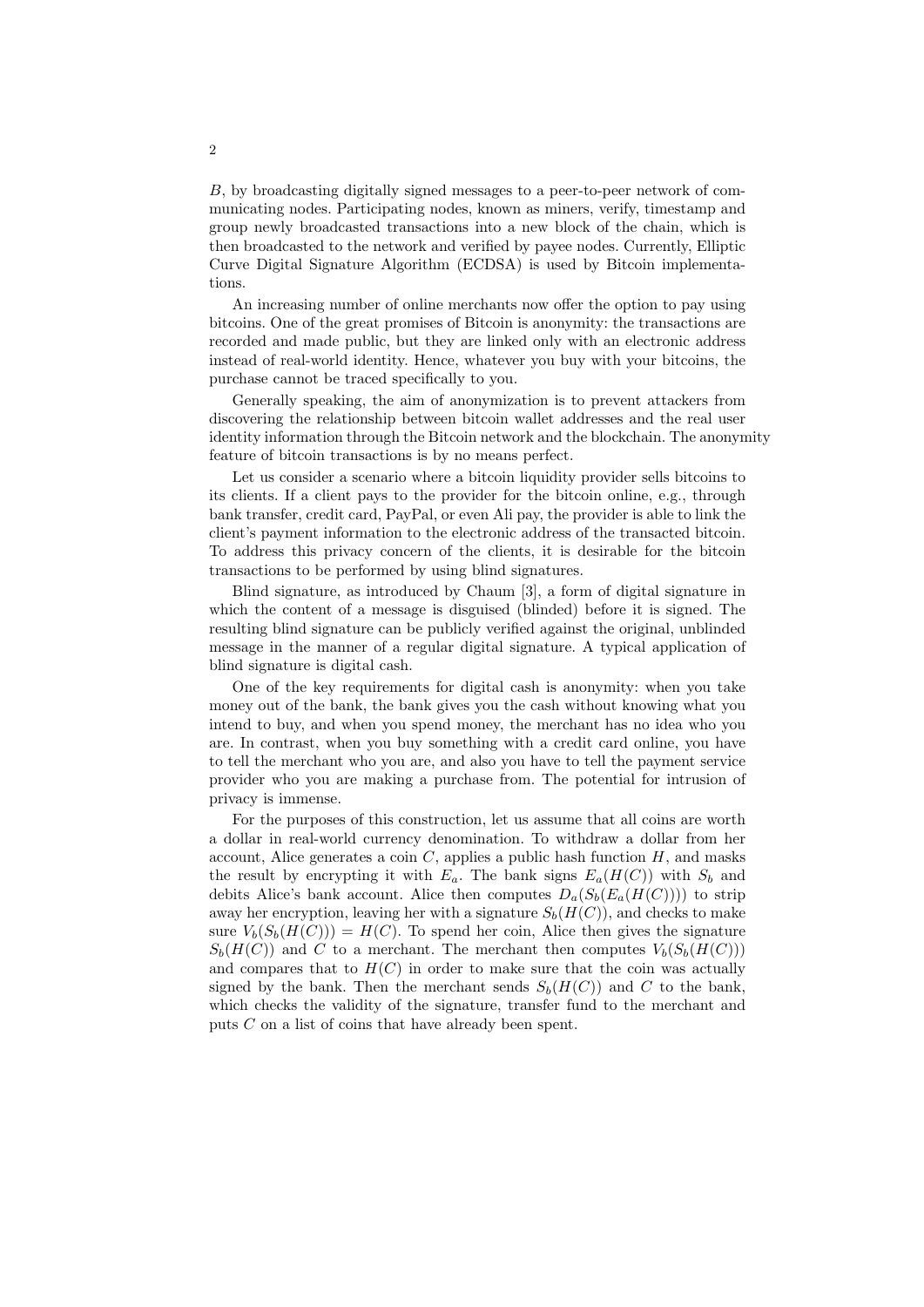This scheme preserves Alice's anonymity because blind signature prevents the bank from linking the blinded message  $E_a(H(C))$  it signs to a later un-blinded version  $C$  that it may be called upon to verify.

The same kind of idea can be used to address the privacy concern of clients when a bitcoin provider sells bitcoins to clients. The privacy requirement is that the bitcoin provider cannot tell the relationship between the real identities of clients and the transacted bitcoins in the blockchain. For example, assume that the provider has sold bitcoins to n different clients (where  $n \geq 2$ ) who have broadcast the transacted bitcoins in the blockchain. We require that the success probability for the provider to guess the real identity of a transacted bitcoin from the provider is not more than  $1/n$ .

Our Contribution. In Bitcoin, the Elliptic Curve Digital Signature Algorithm  $(ECDSA)$  is used to verify bitcoin transactions<sup>1</sup>. ECDSA offers a variant of the Digital Signature Algorithm (DSA) [5] using the elliptic curve cryptography. Existing blind signature schemes lack compatibility with the standard ECDSA and thus cannot be used directly. This is mainly because existing blind signature schemes require different signature verification from that in the standard ECDSA. In this paper, we propose a new blind signature scheme that allows generating a blind signature which is compatible with the standard ECDSA in the Bitcoin protocol. Afterwards, we make use of the new scheme to protect the privacy of clients in Bitcoin.

The basic idea is: when a client buys a bitcoin from the bitcoin provider, he pays the provider online at first and then runs a blind signature scheme with the provider to obtain a blind ECDSA signature of the provider on a bitcoin transaction in the same way as digital cash. The bitcoin transaction is created by the client so that the provider does not know the address of the client in the transaction when the provider signs the transaction. Later, the client broadcasts the transaction to the network. The blind signature in the transaction can be verified by everyone with the ECDSA. Since the blind signature is used, the bitcoin provider cannot tell the relationship between the real identities of clients and the transacted bitcoins in the blockchain.

The new blind signature is based on a variant of the Paillier cryptosystem. We formally prove that the modified Paillier cryptosystem has semantic security. Due to this, the blind signature scheme has blindness and unforgeability.

### 2 Related Work

In 1982, Chaum [3] gave the first blind signature scheme based on RSA [18] and later used the blind signature scheme to construct the first electronic cash scheme in [4].

Assume that a user, called a recipient, wishes a signer to sign a message  $m$ without knowing the content of the message and the RSA public and private key pair of the signer is  $((n, e), d)$ , where n is the product of two large distinct

<sup>&</sup>lt;sup>1</sup> https://bitcoin.org/en/glossary/signature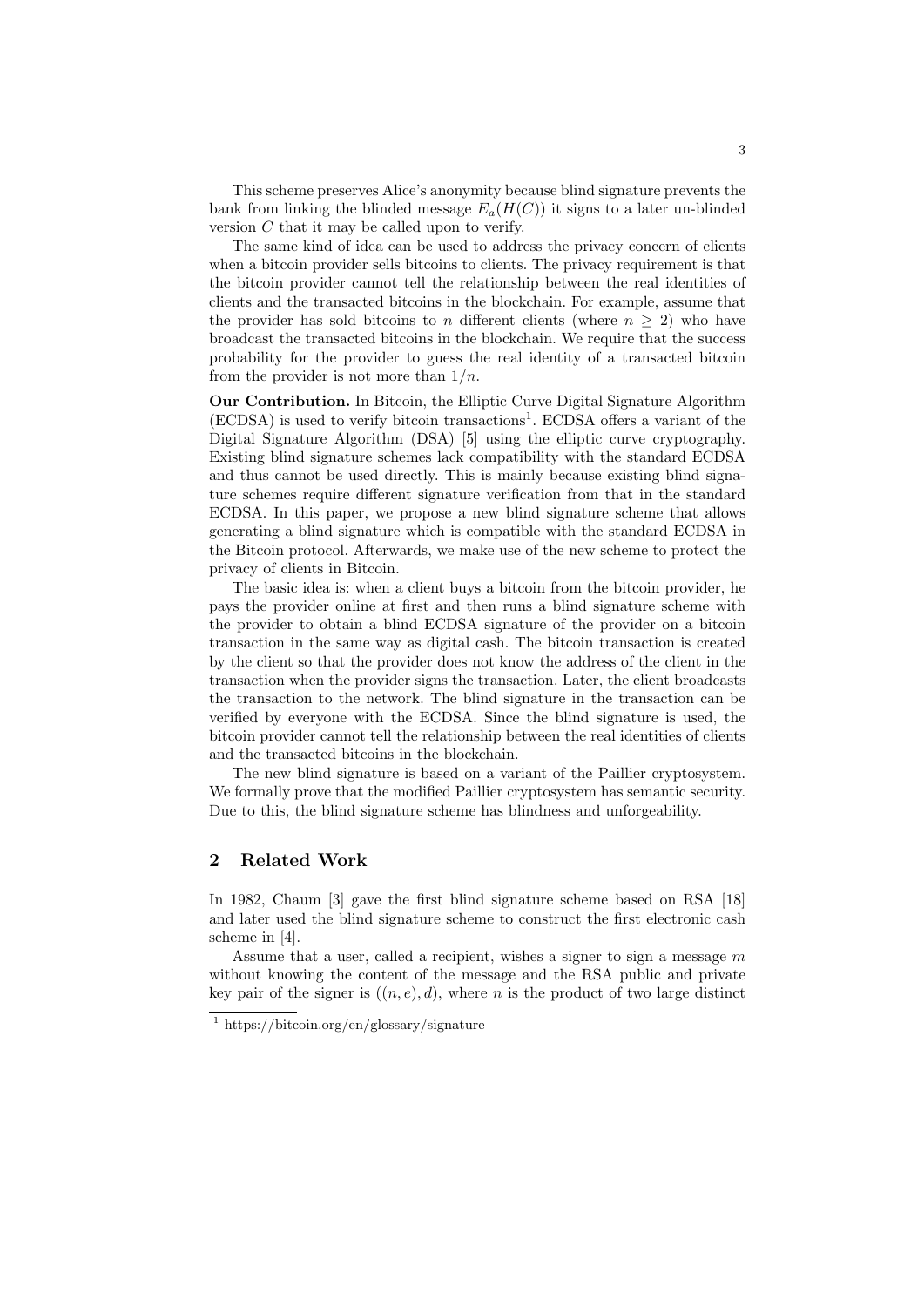primes p and q and  $ed = 1(mod (p-1)(q-1))$ . Chaum's blind signature scheme [3] can be described as follows:

- Step 1. The recipient randomly chooses an integer  $r$  from  $\mathbb{Z}_n^*$  and computes  $m' = r<sup>e</sup>m \pmod{n}$  and sends the blinded message m' to the signer.
- Step 2. Like the RSA signature scheme, the signer signs the blinded message  $m'$  with his private key d by computing  $s' = m'^d \pmod{n}$  and returns s' to the recipient.
- Step 3. The recipient unblinds the signed message to get the signature of the signer on the message by computing

$$
s = r^{-1}s' = r^{-1}m'^d = r^{-1}(r^em)^d = r^{-1}r^{ed}m^d = m^d \pmod{n}
$$

where  $r^{ed} = r (mod n)$  according to the Euler's theorem.

In 1989, Schnorr [19] proposed a signature scheme based on the intractability of certain discrete logarithm problems. The Schnorr signature scheme can also be turned into a blind signature scheme [16, 17].

In the Schnorr signature scheme, there are two large primes  $p$  and  $q$ , such that  $q|p-1$ , an element g of order q modulo p, and a secure cryptographic hash function  $H(\cdot)$ . The signer generates a pair of public and private keys  $(y, x)$ , such that  $y = g^x (mod\ p)$ , where the signer randomly chooses x from  $\mathbb{Z}_q^*$ . When a recipient wishes the signer to blindly sign a message  $m$ , Schnorr's blind signature scheme can be described as follows:

- Step 1. The signer randomly chooses an integer k from  $\mathbb{Z}_q^*$  and computes  $r = g^k \pmod{p}$  and sends the commitment r to the recipient.
- Step 2. The recipient randomly chooses two integers  $\alpha, \beta$  from  $\mathbb{Z}_q^*$  and computes  $r' = rg^{-\alpha}y^{-\beta}(mod\ p)$ ,  $e' = H(m, r')$  and  $e = e' + \beta(mod\ q)$ . Then the recipient sends e to the signer.
- Step 3. The signer computes  $s = k ex(mod q)$  and sends s to the recipient.
- Step 4 The recipient computes  $s' = s \alpha$ . In the end, the recipient obtains a valid Schnorr signature  $(e', s')$ , such that  $e' = H(m, g^{s'} y^{e'} (mod p)).$

Bitcoin uses the Elliptic Curve Digital Signature Algorithm (ECDSA) to verify transactions. The above blind signature schemes are not based on elliptic curve cryptography and therefore cannot be used in Bitcoin. The ECDSA is composed of four algorithms as follows.

- $-$  Parameter generation: The algorithm chooses an elliptic curve  $\mathbb E$  and a group generator  $\mathcal G$  of prime order  $q$  over the elliptic curve. In addition, the algorithm selects a cryptographic hash function  $H(\cdot)$ . The algorithm parameters  $(E, G, a, H)$  are shared between different users.
- Key generation: The signer randomly chooses his private key  $sk$  from 2 to  $q-1$  and computes and publishes his public key  $PK = sk\mathcal{G}$ .
- Signature generation: To sign a message  $M$ , the signer randomly chooses an integer k from 2 to  $q-1$  and computes  $(K_x, K_y) = k\mathcal{G}, s = k^{-1}(H(M))$  $(k_x s k)(mod q)$ . The signature of the signer on the message M is  $(K_x, s)$ .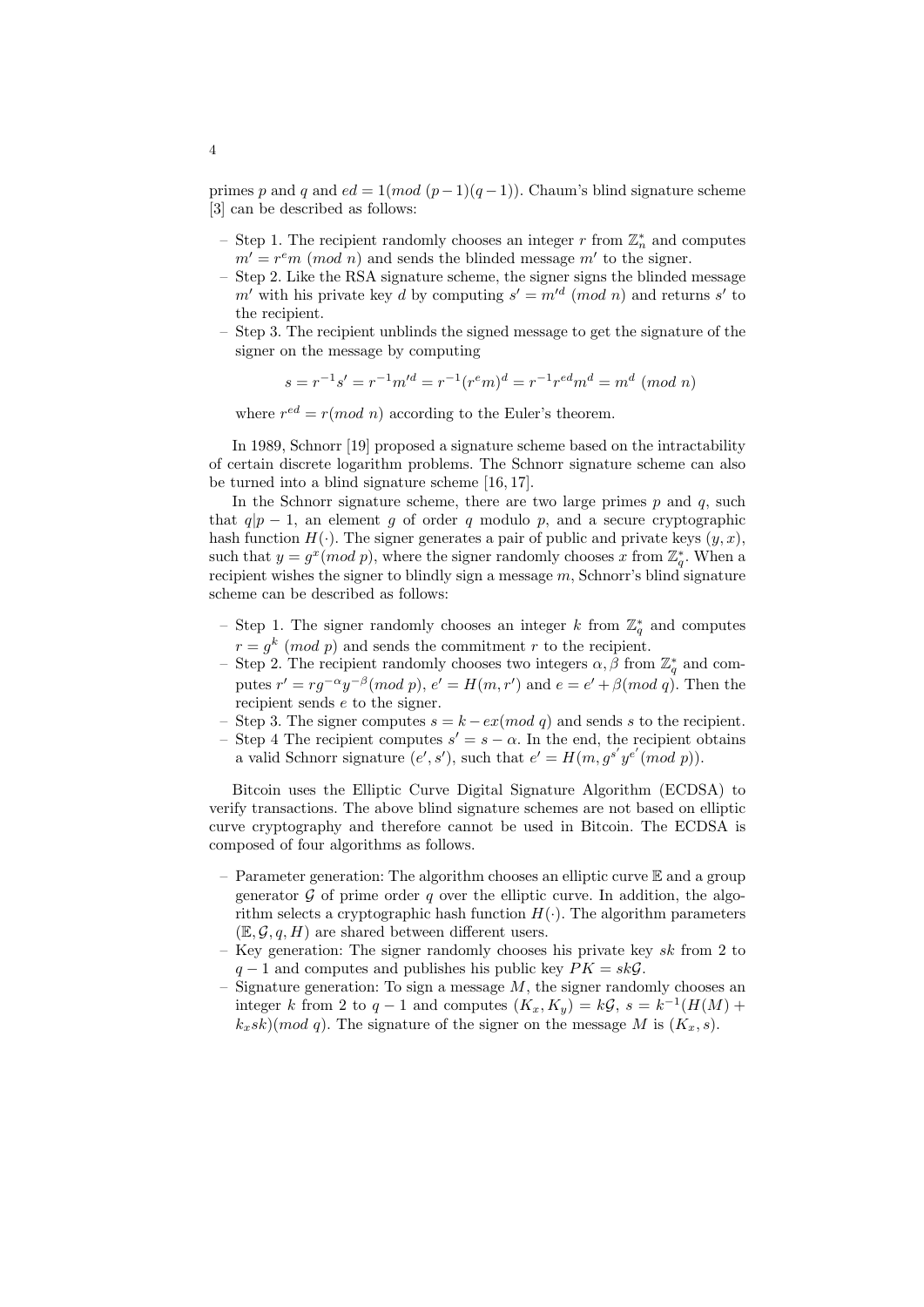Signature verification: Anyone has the public key  $PK$  of the signer can verify the signature  $(K_x, s)$  by computing  $u = s^{-1}H(M)(mod\ q), v = s^{-1}K_x(mod\ q),$  $(K'_x, K'_y) = u\mathcal{G} + vPK$  and checking if  $K'_x = K_x$ . If so, the signature is valid.

If the signature is generated with the signature generation algorithm, we have  $(K'_x, K'_y) = u\mathcal{G} + vPK = s^{-1}H(M)\mathcal{G} + s^{-1}K_x sk\mathcal{G} = (k^{-1}(H(M) +$  $(K_x s k))^{-1}(H(M) + K_x s k)$  $\mathcal{G} = k\mathcal{G} = (K_x, K_y)$ . Therefore, we have  $K'_x = K_x$ .

In 2015, ShenTu and Yu [20] proposed a blind signature scheme for Bitcoin based on elliptic curve cryptography. Their basic idea is the same as the Schnorr signature scheme [19]. Assume that the scheme chooses an elliptic curve  $\mathbb{E}$ , a group generator  $\mathcal G$  over  $\mathbb E$  with a prime order q, and a cryptographic hash function  $H(\cdot)$ . The public and private keys of the signer are  $(Y, x)$ , where  $Y = x\mathcal{G}$ . The scheme can be described as follows.

- Step 1. The signer randomly chooses an integer k from  $\mathbb{Z}_q^*$  and computes  $R = k\mathcal{G}$  and sends the commitment R to the recipient.
- Step 2. The recipient randomly chooses two integers  $\alpha, \beta$  from  $\mathbb{Z}_q^*$  and computes  $R' = R - \alpha \mathcal{G} - \beta Y$  and takes the x-coordinate of  $R'$  and let  $t = R'_x$ . Then the recipient computes  $e' = H(m, t)$  and  $e = e' + \beta (mod \ q)$  and sends e to the signer.
- Step 3. The signer computes  $s = k e^{i\omega}$  and sends s to the recipient.
- Step 4 The recipient computes  $s' = s \alpha \pmod{q}$ . In the end, the recipient obtains a valid Schnorr signature  $(e', s')$ , such that  $s' \mathcal{G} + e' Y = R$  and  $H(m, t) = e'$ , where  $t = R'_x$ .

The blind signature scheme over elliptic curve proposed in [20] is not directly applicable in implementing Bitcoin transactions because the proposed blind signature is different from that of ECDSA signature. Before Bitcoin appeared, Metet [11] had given a blind signature scheme compatible with DSA and ECDSA in 2004 on the basis of [12]. The scheme is based on the Paillier cryptosystem [15]. In 2012, Ladd [10] used Metet's scheme for a bitcoin transaction anonymity. The Paillier cryptosystem can be described as follows.

- Key generation: A user randomly choose two large distinct primes  $p, q$  and an element g of  $\mathbb{Z}_{N^2}^*$  whose order is a nonzero multiple of  $N = pq$ , publishes the public keys  $(N, g)$ , and keeps the private keys  $(p, q)$  secret.
- Encryption: Given the public key  $(N, g)$  of the user, one can encrypt a message  $m$ , where  $m$  is a positive integer less than  $N$ , by randomly choosing r from  $\mathbb{Z}_{N^2}^*$  and computing  $c = E(m) = g^m r^N \pmod{N^2}$ , where c is the ciphertext of m. Since  $r$  is randomly chosen, the ciphertext  $c$  of a message  $m$  is random. Therefore, Paillier cryptosystem is a probabilistic encryption.
- Decryption: The user can decrypt the ciphertext  $c$  with the private key  $(p, q)$  by computing  $m = \frac{c^{\lambda} (mod N^2) - 1}{N}$  $\frac{d^{(N^2)-1}}{N}(p-1)^{-1}(q-1)^{-1}(mod N)$  where  $\lambda = lcm(p-1, q-1).$

Paillier cryptosystem has two homomorphic encryption properties as follows:  $E(m_1)E(m_2) = E(m_1 + m_2), E(m)^a = E(am)$  for any  $m_1, m_2, m, a \in \mathbb{Z}_N$ .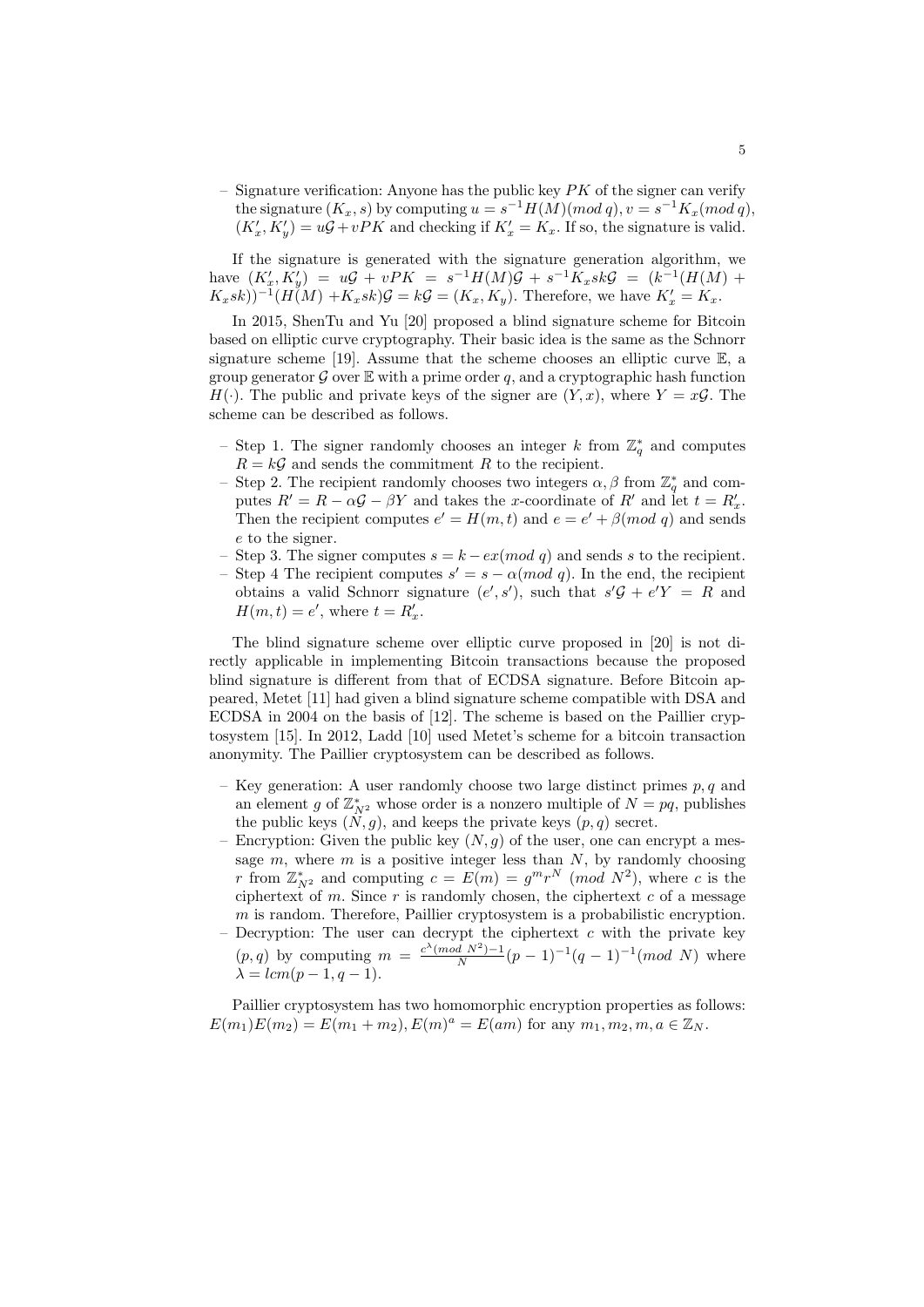In  $[11, 10]$ , assume that ECDSA chooses an elliptic curve  $\mathbb E$  and a group generator  $\mathcal G$  of prime order q, the public and private keys of the signer are  $(A, x_a)$ , such that  $A = x_a \mathcal{G}$ . When the recipient wishes to get the signer's blind signature on a message  $h$  (a hash value), the blind signature scheme can be described as follows.

- Step 1. The recipient begins by picking a Paillier cryptosystem with a public key n, whose size is between  $q^6$  and  $q^7$ , and sends n to the signer.
- Step 2. The signer randomly chooses an integer  $k_a$  in the range  $[1, q-1]$  and sends  $k_a \mathcal{G}$  to the recipient.
- Step 3. The recipient randomly chooses an integer  $k_b$  and computes  $k_b(k_a \mathcal{G})$ . Let t be the x-coordinate of that point, and let  $z_a = 1/k_a$  and  $z_b = 1/k_b$ . Then the recipient sends Paillier encryptions  $c_1 = E(tz_b(mod\ q))$  and  $c_2 =$  $E(hz_b(mod q))$  along with a proof as in [2] that  $c_1$  and  $c_2$  are encryptions of integers less than  $q$  and greater than 1.
- Step 4. The Paillier cryptosystem is additively homomorphic and permits efficient multiplication of plaintexts by constants. Multiplying ciphertexts is addition of the plaintext values, and exponentiation is multiplication by a constant. Based on the properties, the signer computes  $c = c_1^{x_a z_a} c_2^{z_a} E(rq)$ , where r is a random integer in the range  $[1, q<sup>5</sup>]$ , and returns c to the recipient.
- Step 5. The recipient decrypts  $c$  to obtain  $s$ , the other half of the signature, after taking it modulo q. As the public key is large enough to prevent overflow, this gives the correct answer.

This scheme is compatible with the ECDSA in the bitcoin protocol, but the proof that  $c_1$  and  $c_2$  are Paillier encryptions of integers less than q and greater than 1 has not been provided. In addition, the recipient can obtain not only  $s = (k_a k_b)^{-1} (h + tx_a) (mod q)$  but also  $k_a^{-1} (mod q) (k_b^{-1} H) (mod q)$  +  $k_a^{-1} \pmod{q}$   $(k_b^{-1}t \pmod{q}$   $x_a + dq$ . It is unclear if this has any impact on the security of the signature scheme.

# 3 New Blind Elliptic Curve Digital Signature Algorithm (ECDSA)

#### 3.1 Modified Paillier Cryptosystem

The proposed blind ECDSA will be built on a variant of the Paillier cryptosystem. In this section, we describe the modified Paillier cryptosystem.

Given a large prime  $q$  (a public parameter of ECDSA), the modified Paillier cryptosystem is described as follows.

– Key Generation: A user randomly choose two large distinct primes  $p, t$ , such that  $gcd(p-1, q) = 1$  and  $gcd(t-1, q) = 1$ , and computes

$$
N = pqt \tag{1}
$$

$$
g = (1 + N)^{pt} (mod N^2)
$$
 (2)

and publishes the public keys  $(N, q)$ , and keeps the private keys  $(p, t)$  secret.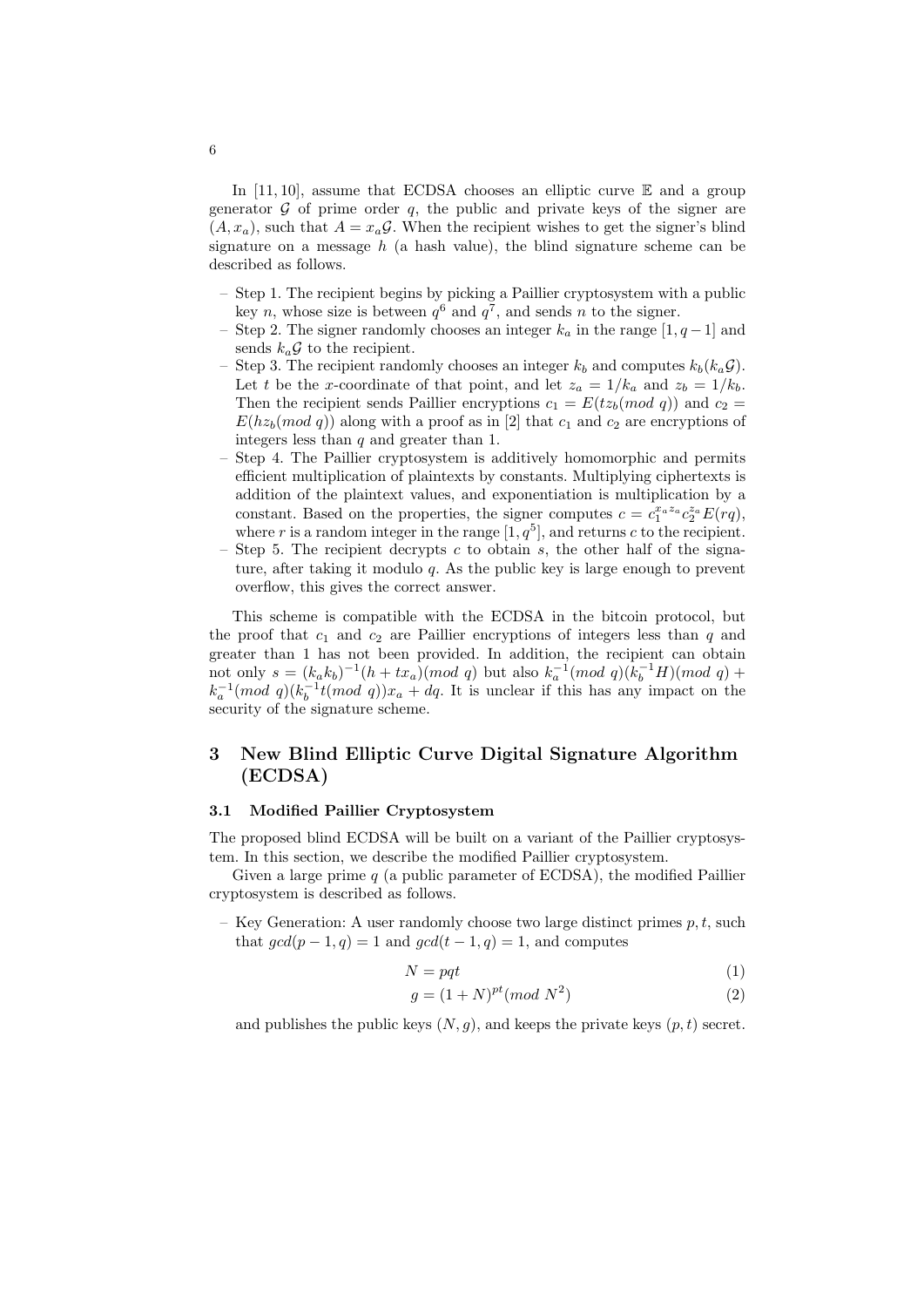– Encryption: Given the public key  $(N, q)$  of the user, one can encrypt a message  $m$ , where  $m$  is a positive integer less than  $q$ , by randomly choosing  $r$ from  $\mathbb{Z}_{N^2}^*$  and computing

$$
C = g^m r^N \pmod{N^2}
$$
 (3)

 $C$  is the ciphertext of  $m$ . Since  $r$  is randomly chosen, the ciphertext  $C$  of a message m looks like a random number.

– Decryption: The user can decrypt the ciphertext C with the private key  $(p, t)$ by computing

$$
D = C^{(p-1)(q-1)(t-1)} \pmod{N^2}
$$
\n<sup>(4)</sup>

$$
m' = [(D-1)/(Npt)][(p-1)(q-1)(t-1)]^{-1} (mod\ q)
$$
 (5)

Like the original Paillier cryptosystem, the modified scheme also has the homomorphic encryption properties.

Next, we show that the decryption algorithm can recover a ciphertext produced by the encryption algorithm to a plaintext.

**Theorem 1 (Correctness).** If C is computed as above, we have  $m' = m$ .

**Proof.** Since  $g = (1 + N)^{pt} (mod N^2)$ , we have

$$
g^q = (1 + N)^{pqt} = (1 + N)^N = 1 \pmod{N^2}.
$$

Therefore,

$$
D = C^{(p-1)(q-1)(t-1)}
$$
  
=  $g^{m(p-1)(q-1)(t-1) (mod\ q)} r^{N(p-1)(q-1)(t-1)}$   
=  $(1+N)^{pt[m(p-1)(q-1)(t-1) (mod\ q)]} (mod\ N^2)$   
=  $1 + pt[m(p-1)(q-1)(t-1)(mod\ q)]N$ 

where  $pt[m(p-1)(q-1)(t-1)(mod q)] < N$ . Note that according to the Euler theorem,  $X^{\phi(N^2)} = 1 \pmod{N^2}$  for any non-zero integer X, where  $\phi(N^2) =$  $N(p-1)(q-1)(t-1).$ 

In view of this, we have

$$
pt[m(p-1)(q-1)(t-1)(mod q)] = (D-1)/N.
$$

Therefore, we have

$$
m(p-1)(q-1)(t-1)(mod\ q) = (D-1)/(Npt),
$$

from which we can obtain

$$
m = [(D-1)/(Npt)][(p-1)(q-1)(t-1)]^{-1} (mod\ q).
$$

Based on Eq. (5), we can see  $m' = m$ . Therefore, the theorem is true.  $\triangle$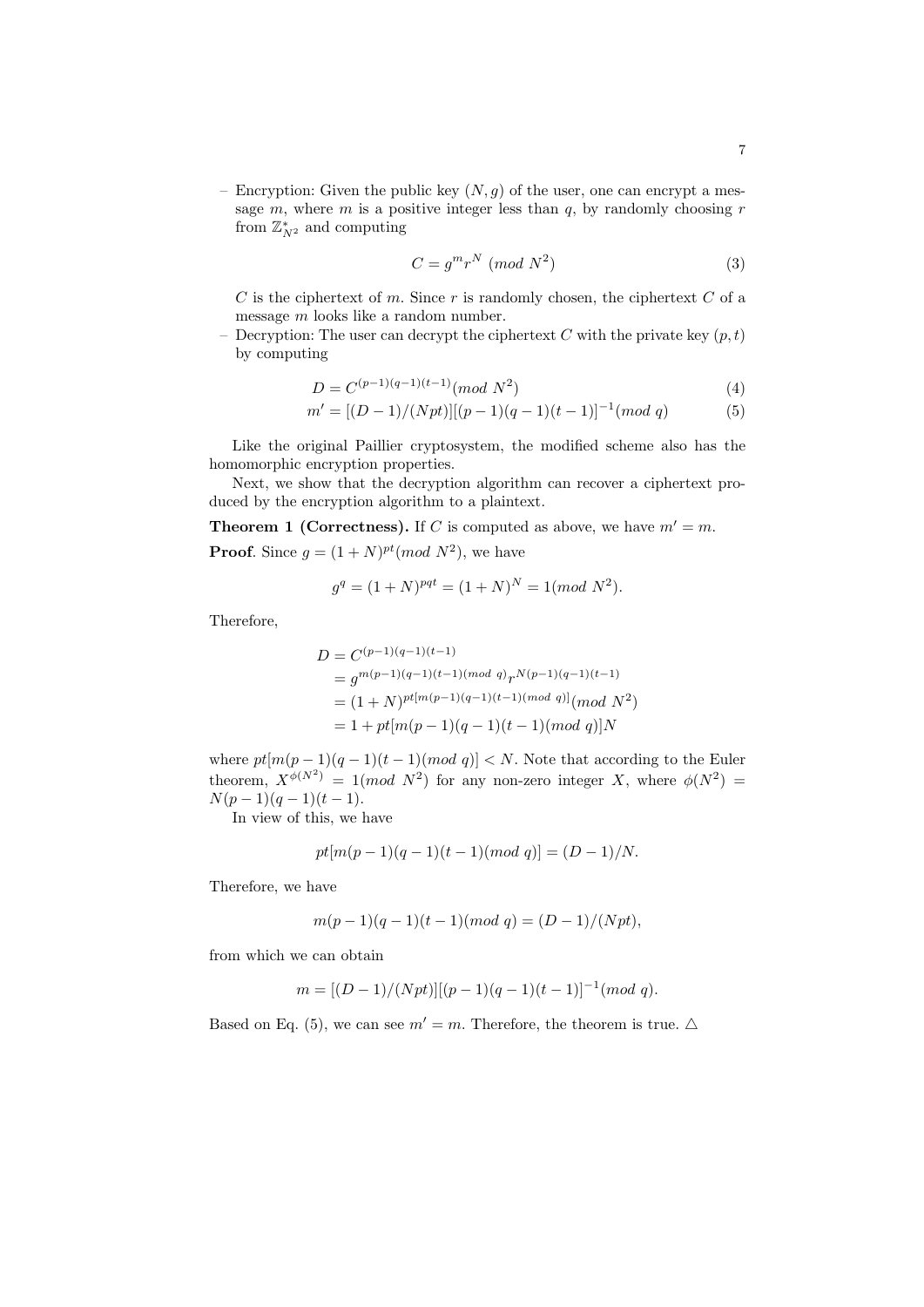#### 3.2 New Blind ECDSA

Based on the modified Paillier cryptosystem described in the above section, we propose a blind ECDSA.

Suppose that the group generator  $\mathcal G$  of the elliptic curve used by the elliptic curve digital signature algorithm (ECDSA) has a large prime order  $q$ . Assume that the recipient wishes the signer (with the public key  $PK = skG$ ) to produce a blind signature on the hash value h of his message (e.g., his public key for signature verification), the blind ECDSA between the recipient  $R$  and the signer  $S$  can be described as follows:

– Step 1: The signer S randomly chooses an integer  $k_1$  from 2 to  $q-1$  and computes

$$
K_1 = k_1 \mathcal{G} \tag{6}
$$

and sends it to the recipient R.

Step 2: After receiving  $K_1$  from the signer, the recipient  $\mathcal R$  randomly chooses an integer  $k_2$  from 2 to  $q-1$  and computes

$$
K = (K_x, K_y) = k_2 K_1 \tag{7}
$$

Next, the recipient  $R$  follows the modified Paillier cryptosystem, described in the last session, to chooses two distinct large primes  $p, t$ , and computes the public key  $(N, g)$ . Next, he encrypts h and  $K_x$ , respectively, i.e., he randomly chooses  $r_1, r_2$  from  $\mathbb{Z}_{N^2}^*$  and computes

$$
C_1 = g^h r_1^N \pmod{N^2}
$$
\n<sup>(8)</sup>

$$
C_2 = g^{K_x} r_2^N \pmod{N^2}
$$
\n<sup>(9)</sup>

and submits  $(N, g, C_1, C_2)$  to the signer S.

In addition, the recipient  $R$  needs to prove to the signer that the encryptions are constructed correctly by zero-knowledge proof. The interactive zero-knowledge proof is described as follows: To prove a ciphertext  $C =$  $g^m r^N (mod N^2)$  to be constructed according to the scheme, the recipient R randomly chooses  $m' \in \mathbb{Z}_q$  and  $r' \in \mathbb{Z}_{N^2}^*$ , computes  $C' = g^{m'} r'^N (mod N^2)$ and submits C' to the signer S, who randomly selects a bit  $b \in \{0,1\}$  and returns b to the recipient  $\mathcal{R}$ . If  $b = 0$ , the recipient  $\mathcal{R}$  is required to submit  $m', r'$  to the signer  $\mathcal{S}$ , who checks if  $C' = g^{m'} r'^N (mod N^2)$ . If  $b = 1$ , the recipient R is required to submit  $m'' = m + m'(mod q)$  and  $r'' = rr'(mod N^2)$ to the signer, who checks if  $CC' = g^{m''} r''^{N} (mod N^2)$ . The above process is repeated for  $\ell$  times between the recipient R and the signer S. If the recipient  $R$  answers all questions correctly, the signer  $S$  is sure that the ciphertext C is constructed correctly with a probability  $1 - 1/2^{\ell}$ . The interactive zeroknowledge proof can be transferred to a non-interactive protocol according to [6].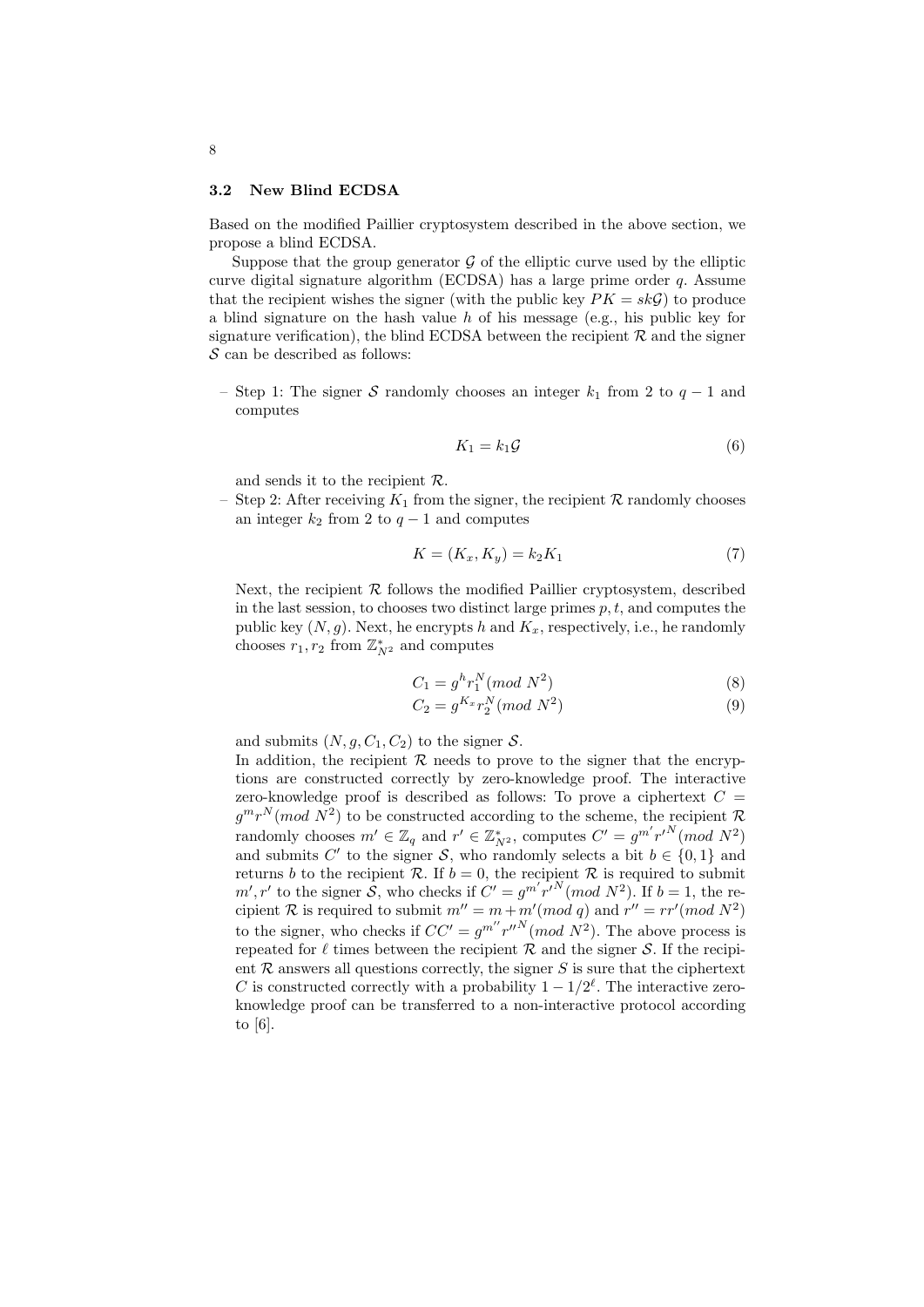– Step 3: After receiving  $(N, g, C_1, C_2)$  and verifying that  $(C_1, C_2)$  are constructed correctly, the signer  $S$  randomly choose r from 2 to N and computes

$$
C = (C_1 C_2^{sk})^{k_1^{-1} (mod\ q)} r^N (mod\ N^2)
$$
\n(10)

and sends  $C$  to the recipient  $\mathcal{R}$ .

– Step 4: After receiving C, the recipient  $\mathcal R$  computes

$$
s = k_2^{-1} D(C, (p, t)) (mod\ q)
$$
 (11)

where  $D(C, (p, t))$  stands for the decryption algorithm. In the end, the recipient  $\mathcal R$  obtains a blind signature  $(K_x, s)$ .

**Theorem 2 (Correctness).** If  $K_1, K, C_1, C_2, C, s$  are computed as above,  $(K_x, s)$ is a valid ECDSA signature of the signer.

**Proof.** Because  $C_1 = g^h r_1^N (mod N^2), C_2 = g^{K_x} r_2^N (mod N^2),$  we have

$$
C = (C_1 C_2^{sk})^{k_1^{-1} (mod\ q)} r^N
$$
  
=  $(g^h r_1^N (g^{K_x} r_2^N)^{sk})^{k_1^{-1}} r^N$   
=  $g^{k_1^{-1} (h + K_x sk) (mod\ q)} (r_1^{k_1^{-1}} r_2^{k_1^{-1} sk} r)^N (mod\ N^2)$ 

Note that  $g^q = (1+N)^{pq} = (1+N)^N = 1 \pmod{N^2}$ .

Therefore, we have

$$
s = k_2^{-1} D(C, (p, t)) = k_2^{-1} k_1^{-1} (h + K_x sk) (mod\ q).
$$

In addition,

$$
K = (K_x, K_y) = k_2 K_1 = k_2 (k_1 \mathcal{G}) = k_1 k_2 \mathcal{G}
$$

According to the ECDSA,  $(K_x, s)$  is a valid ECDSA signature.  $\triangle$ 

# 4 Anonymous Bitcoin Transaction Based on Blind ECDSA

In this section, we address the anonymity requirement by applying the proposed blind ECDSA to achieve anonymity in Bitcoin transaction. We assume that the bitcoin provider  $\beta$  has a number of bitcoins with the same public key  $PK_B$ , where  $PK_B = sk_B\mathcal{G}$  and  $sk_B$  is the corresponding signing key of the provider B. When a client C buys a bitcoin from the provider  $\mathcal{B}$ , the client C and the provider  $\beta$  interact as follows:

– Step 1. The client  $\mathcal C$  pays the provider  $\mathcal B$  the amount of a bitcoin by bank transfer, credit card payment, or some other payment methods. Usually, the client  $\mathcal C$  is required to pay slightly more than the amount of a bitcoin to the provider  $\beta$ , e.g., an extra exchange fee.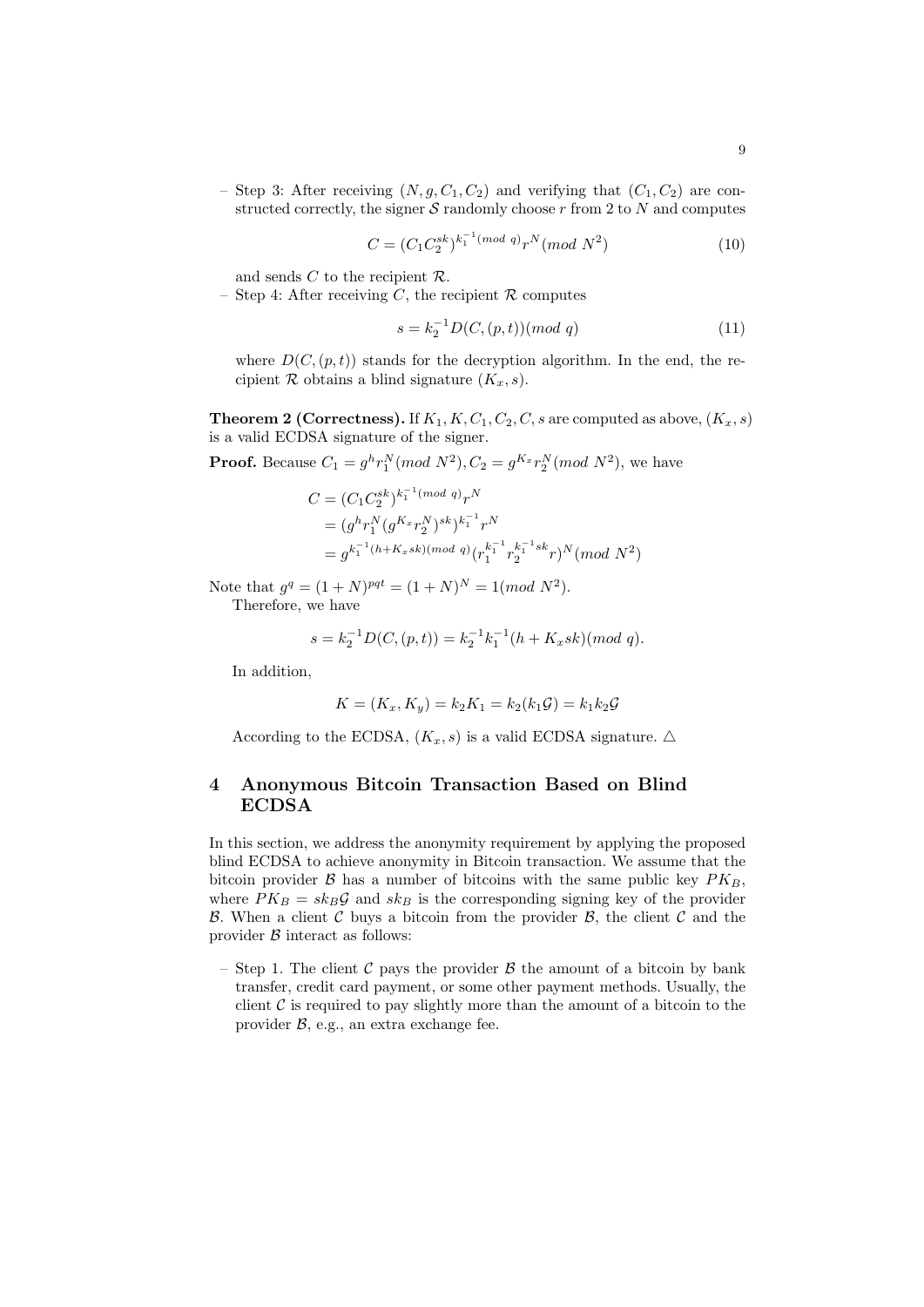- Step 2. The client  $\mathcal C$  generates his ECDSA public and private key pair  $(Pk_C, sk_C)$ , such that  $PK_C = sk_c \mathcal{G}$ , which will be used for next round of transaction, and computes the hash value of his public key, denoted as  $h = H(PK_C).$
- Step 3. The client  $\mathcal C$  (as the recipient) and the provider  $\mathcal B$  (as the signer) run the blind ECDSA as described in the last section. In the end, the client  $\mathcal C$ obtains a blind ECDSA signature  $(K_x, s)$  of the provider  $\beta$  on h.
- Step 4. Later, the client C broadcasts  $\{PK_c,(K_x, s)\}\$ in the network of bitcoin nodes and miners. Each node or miner is able to verify the signature of the provider  $\beta$  on the public key  $PK_C$  of the client  $\mathcal C$  on the basis of the public key  $PK_B$  of the provider. Note that one signature of the provider  $\beta$  implies to transfer only one bitcoin to a client  $\mathcal C$  from the provider  $\mathcal B$ .
- Step 5. According to the public key  $PK_C$  of the client C, a transaction is constructed, such as the provider  $\beta$  transfers one bitcoin to the client  $\beta$ . After the transaction, the number of bitcoins of the provider  $\beta$  is reduced by one, and the client  $\mathcal C$  has one bitcoin.

**Remark.** When the client  $\mathcal{C}$  pays the provider  $\mathcal{B}$  the amount of a bitcoin in the first step, the provider  $\mathcal{B}$  may know the identity of the client  $\mathcal{C}$ . However, when the client C broadcasts the transaction in Step 4, the provider  $\beta$  can only know that the client  $C$  is one of those clients who bought bitcoins from the provider, but the provider  $\beta$  cannot tell whom he is.

### 5 Security Analysis

First of all, we analyze the semantic security of the modified Paillier cryptosystem. We begin by briefly introducing composite degree residues as a natural instance of higher degree residues, and give some basic related facts. The originality of our setting resides in using of a square number as modulus. The modulus is the product of three distinct primes, i.e,  $N = pqt$ .

**Definition 1.** An integer z is said to be a N-th residue modulo  $N^2$  if there is an integer y such that  $z = y^N (mod N^2)$ .

The set of N-th residues is a multiplicative subgroup of  $\mathbb{Z}_{N^2}^*$  of order  $\phi(N)$  =  $(p-1)(q-1)(t-1)$ . Each N-th residue z has exactly N roots of degree N, among which exactly one is strictly smaller than  $N$ . The  $N$ -th roots of unity are the numbers of the form  $(1+N)^x = 1 + xN \pmod{N^2}$ .

The problem of deciding  $N$ -th residuosity, i.e. distinguishing  $N$ -th residues from non N-th residues will be denoted by  $CR[N]$ .

As for prime residuosity  $[1, 13]$ , deciding p-th residuosity is believed to be computationally hard. Accordingly, we assume that:

Conjecture. There exists no polynomial time distinguisher for N-th residues modulo  $N^2$ , i.e.  $CR[N]$  is intractable.

This intractability hypothesis is referred to as the Decisional Composite Residuosity Assumption (DCRA) throughout this following discussion.

10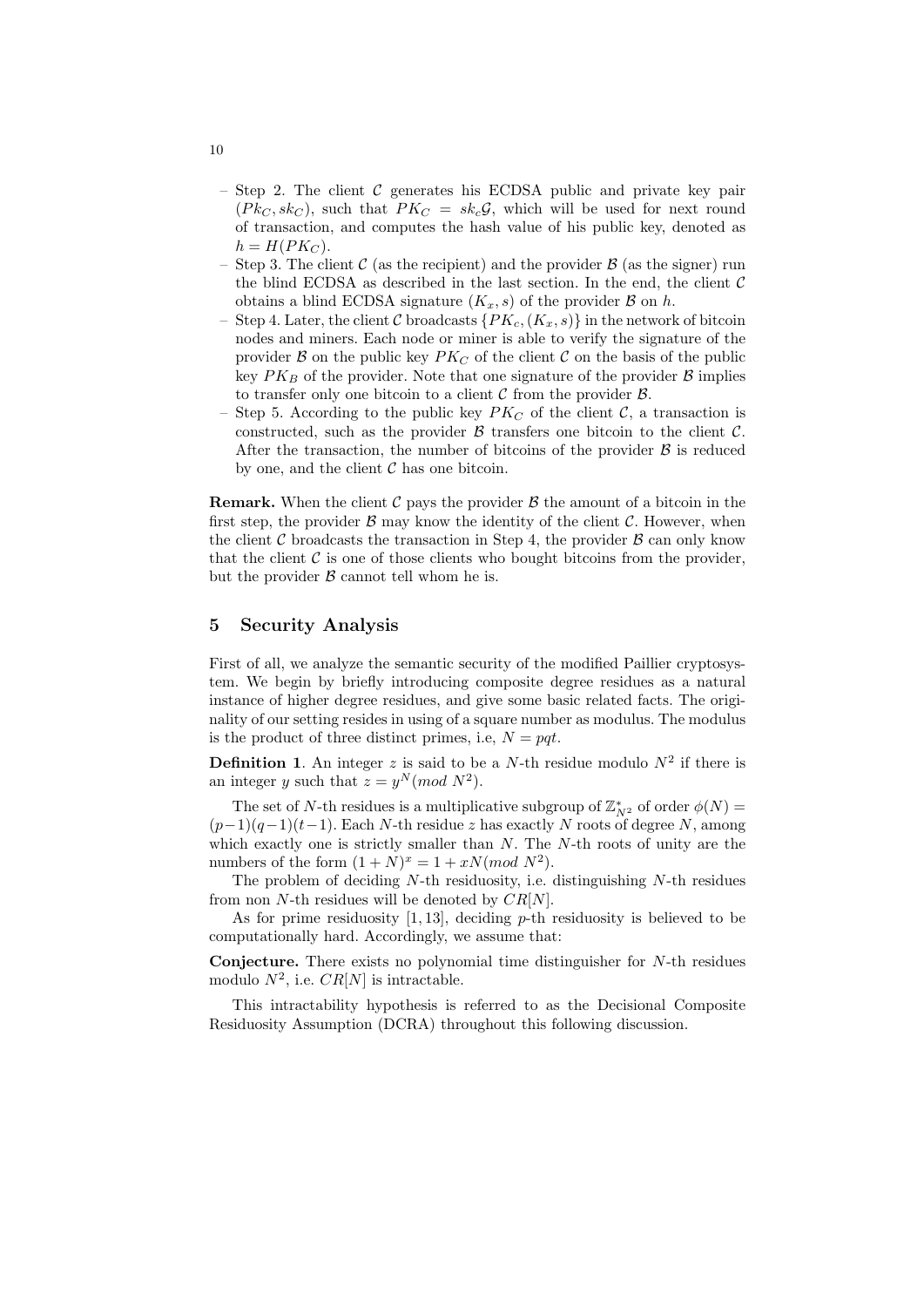$$
E(m,r) = g^m r^N (mod N^2)
$$

where  $m \in \mathbb{Z}_q$  and  $r \in \mathbb{Z}_{N^2}^*$ . Note that  $g^q = 1 \pmod{N^2}$ .

Definition 2. We call Composite Residuosity Class Problem the computational problem  $Class[N]$  defined as follows: for a given  $C = E(m,r) \in \mathbb{Z}_{N^2}^*$  where  $m \in \mathbb{Z}_q$  and  $r \in \mathbb{Z}_{N^2}^*$ , compute m.

Associated to the computation problem, we define the decisional problem as follows:

**Definition 3.** Associated to  $Class[N]$ , we call the decisional problem  $D{\text -}Class[N]$ defined as: given  $C = E(m, r) \in \mathbb{Z}_{N^2}$  and  $x \in \mathbb{Z}_q$ , decide if  $x = m$ .

Based on the above definitions, we have

Theorem 3. There exists the following computational hierarchy

$$
CR[N] = D\text{-}Class[N] \Leftarrow Class[N]
$$

**Proof.** The hierarchy  $D{\text{-}Class}[N] \leftarrow Class[N]$  comes from the general fact that it is easier to verify a solution than to compute it.

Let us prove the left-side equivalence.

(⇒) Assume that  $C = g^m r^N (mod N^2)$  and submit  $Cg^{-x} = g^{m-x} r^N (mod N^2)$ to the oracle solving  $CR[N]$ . In case of N-th residuosity detection, there exists an integer r' such that  $Cg^{-x} = r^N \pmod{N^2}$ . Therefore, we have  $g^{m-x}(r/r)^N =$  $1(mod N^2)$ . Raising two sides to the same power  $(p-1)(q-1)(t-1)$ , we have  $g^{(m-x)(p-1)(q-1)(t-1)(mod q)} = 1 \pmod{N^2}$ , i.e.,  $1 + pt[(m-x)(p-1)(q-1)(t-1)]$  $1 \mid (mod \ q) \mid N = 1 \mid (mod \ N^2)$ . Because  $(m - x)(p - 1)(q - 1)(t - 1) \mid (mod \ q) < q$ , we have  $x = m$ . Therefore, the answer is "Yes". Otherwise, the answer is "No".

 $(\Leftarrow)$  Submit the pair  $(z = E(m, r), x = 0)$  to the oracle solving D-Class[N]. Return the oracle's answer without change.

Therefore, the theorem is proved.  $\triangle$ 

**Remark.** In the above proof, we consider some special cases of  $CR[N]$ , that is,  $z = E(m,r) = g^m r^N (mod N^2)$  instead of any  $z \in \mathbb{Z}_{N^2}$ . However, since we assume that  $CR[N]$  is intractable, it must be intractable in any case.

Based on the above facts, we now analyze the semantic security of the modified Paillier cryptosystem. The semantic security of a public key crytosystem is commonly defined by the following experiment [7, 8].

- A random public and private pair  $(pk, sk)$  are generated by running  $Gen(1^N)$ .
- A probabilistic polynomial time-bounded adversary is given the public key  $pk$ , which it may use to generate any number of ciphertexts (within polynomial bounds).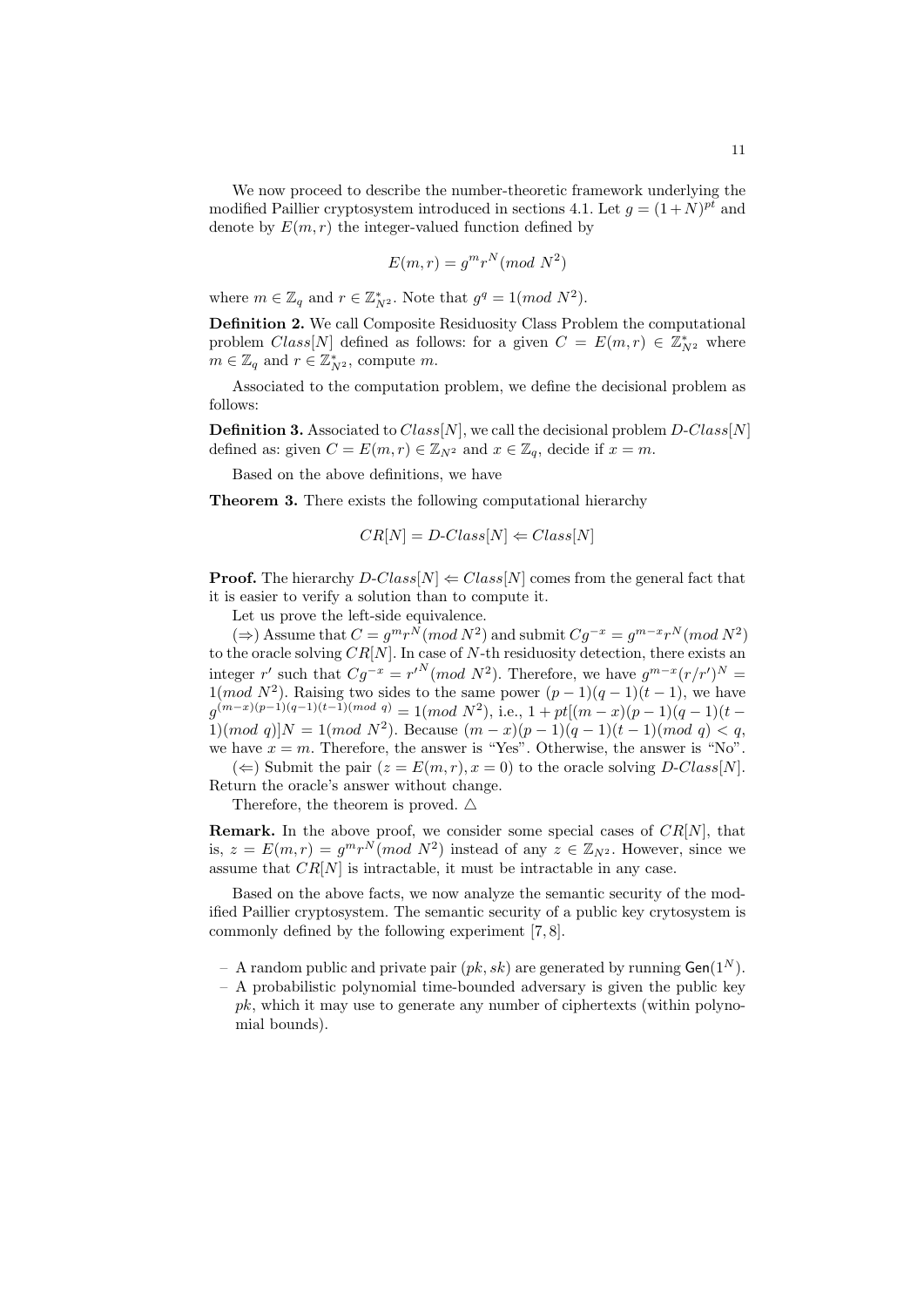The adversary generates two equal-length messages  $m_0$  and  $m_1$ , and transmits them to a challenge oracle along with the public key. The challenge oracle selects one of the messages by flipping a fair coin (selecting a random bit  $b \in \{0,1\}$ , encrypts the message  $m_b$  under the public key, and returns the resulting challenging ciphertext c to the adversary.

The underlying public key cryptosystem is semantically secure under chosen plaintext attack if the adversary cannot determine which of the two messages was chosen by the oracle, with probability significantly greater than 1/2 (the success rate of random guessing).

**Theorem 4.** The modified Paillier cryptosystem is semantically secure if  $CR[N]$ is intractable.

**Proof.** Since  $CR[N]$  is intractable,  $D{\text -}Class[N]$  is also intractable according to Theorem 3. Therefore, given  $m_0, m_1$ , and  $E(m_b, r)$ , the adversary cannot determine which of the two messages was chosen by the oracle, with probability significantly greater than 1/2. The theorem is proved.  $\triangle$ 

Next, we analyze the security of the proposed blind signature based on the modified Paillier cryptosystem. According to [9], a blind digital signature scheme is secure if it has blindness and unforgeability.

Blindness. Intuitively, blindness of a blind signature means that the recipient  $\mathcal R$  does not reveal to the signer  $\mathcal S$  any information about the signature during the generation of the signature.

In the proposed blind signature scheme, the information relevant to the signature include h and  $(K_x, s)$ . During the signature generation, both h and  $K_x$  are encrypted by the recipient  $\mathcal R$  with the modified Paillier cryptosystem. Based on Theorem 4, the modified Paillier cryptosystem is semantically secure. Therefore, without knowing the decryption key, the signer  $S$  cannot distinguish  $h, K_x$  from random integers in  $\mathbb{Z}_q$ . In addition, although the encryption of  $k_1^{-1}(h+K_x sk)(mod\ q)$  is computed by the signer S based on the homomorphic property of the Paillier cryptosystem, the signer  $S$ , without knowing the decryption key, cannot distinguish  $s = k_2^{-1}[k_1^{-1}(h + K_x sk)](mod\ q)$  from a random integer in  $\mathbb{Z}_q$ . If the signer S returns an encryption of a known integer  $\alpha$ instead of  $k_1^{-1}(h + K_x s k)(mod q)$  to the recipient  $\mathcal{R}$ , it can be detected by the recipient R because  $(K_x, s)$ , where  $s = k_2^{-1}\alpha$ , is usually not a valid signature of the signer. Even if  $(K_x, k_2^{-1}\alpha)$  happens to be a valid signature, the signer S cannot trace the signature  $(K_x, k_2^{-1}\alpha)$  with  $\alpha$  because he has no knowledge of  $k_2$  in the signature.

In summary, the recipient  $R$  does not reveal to the signer  $S$  any information about the blind signature. Therefore, the proposed blind signature has blindness.

Unforgeability. Intuitively, unforgeability of a blind signature means that the recipient  $R$  cannot forge any new blind signature if given some blind signatures.

In the proposed blind signature scheme, when the recipient  $R$  submits to the signer S the encryptions of h and  $K_x$ , he is required to provide zero-knowledge proof that the encryptios are constructed correctly. This ensure that  $C_1$  =

12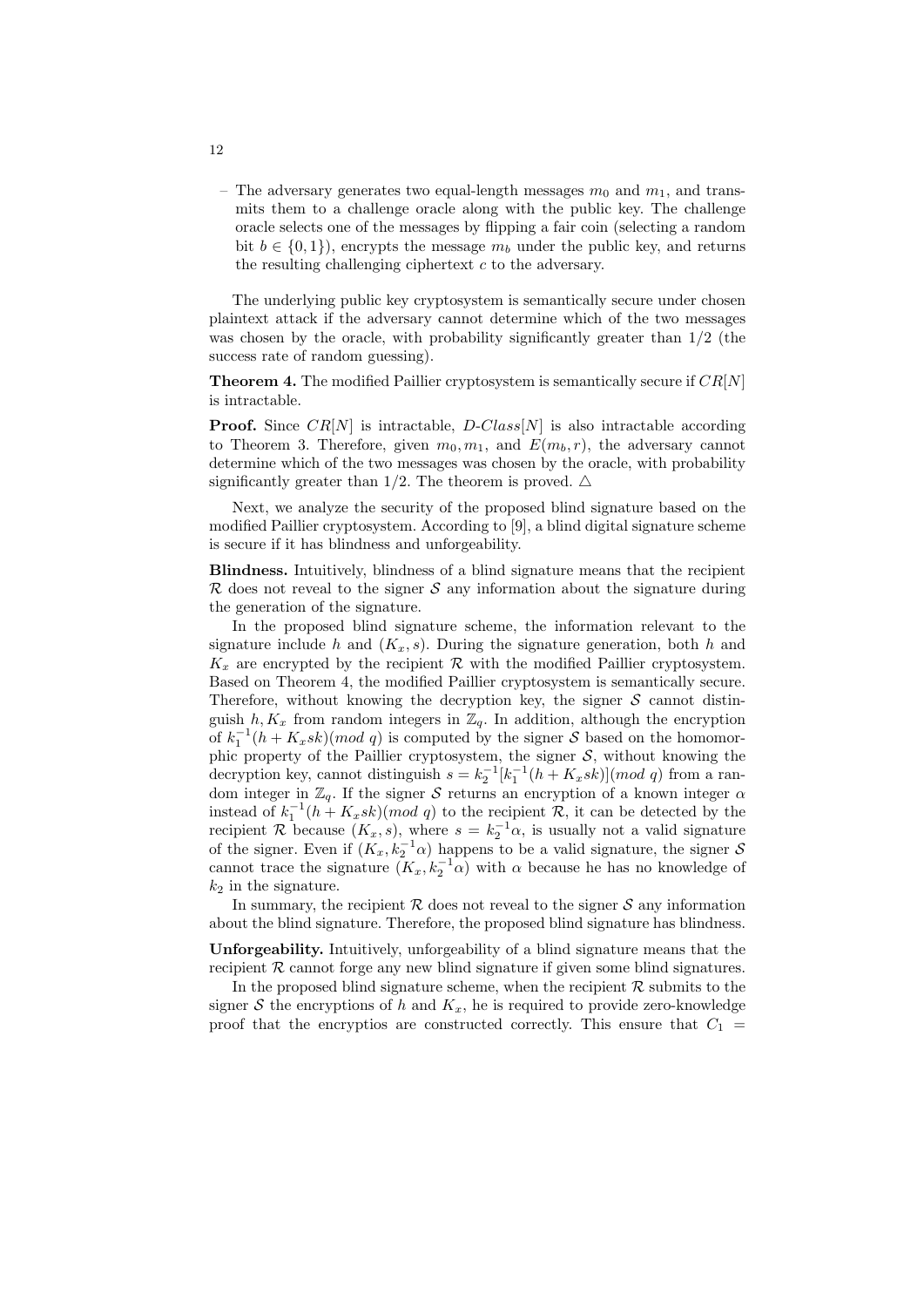$g^h r_1^N (mod N^2)$  and  $C_2 = g^{K_x} r_2^N (mod N^2)$ . Therefore,  $C = (C_1 C_2^{sk})^{k_1^{-1} (mod q)} r^N$  $(mod N^2) = E(k_1^{-1}(h+K_xsk)(mod q))$  from which the recipient  $\mathcal{R}$  can only obtain  $s = k_2^{-1}k_1^{-1}(h + K_x sk)(mod\ q)$  and then a blind signature  $(K_x, s)$  on h. Note that the recipient  $R$  may not obtain a valid signature if he does not follow the scheme to send the encryptions of h and  $K_x$  to the signer S.

Since the ECDSA has been assumed to be unforgeable, given some blind ECDSA signatures, the recipient  $R$  cannot forge any new blind ECDSA signature.

In summary, the proposed blind signature scheme has unforgeability if the ECDSA is unforgeable.

## 6 Performance Analysis

In this section, we analyze the computation and communication complexities required by the new blind signature scheme, where the recipient  $R$  and the signer S interact to generate the blind signature  $(K_x, s)$  on a hash value h.

With reference to Section 4.2, the scheme is described with 4 steps. We will analyze the computation and communication complexities required for the recipient  $\mathcal R$  and the signer  $\mathcal S$ , respectively, in each step as follows.

| Steps                         | Recipient Comp.                        | Signer Comp. | 2- $Party\ Comm.\ (bits)$                                                       |
|-------------------------------|----------------------------------------|--------------|---------------------------------------------------------------------------------|
| $\overline{\text{Step 1}}$    |                                        | $1 m_n$      | 2 q                                                                             |
|                               | Step 2 1 $m_p + 2 \exp + 2\ell \exp$ . | $2\ell$ exp. | $(4\ell+2) N^2 $<br>$+2\ell q $                                                 |
| $\vert$ Step 3 $\vert$        |                                        | $3 \exp.$    | $+N^2$                                                                          |
| $\lvert \text{Step 4} \rvert$ | 1 exp.                                 |              |                                                                                 |
| Total                         | $1 m_p + (2\ell + 3) \exp.$            |              | $1 m_p + (2\ell + 3) \exp\left[\frac{(4\ell + 3)}{N^2}\right] + (2\ell + 2) q $ |

Table 1. Computation and Communication Complexities for Recipient and Signer

In Table 1,  $m_p$  represents a point multiplication over an elliptic curve, exp. denotes a modular exponentiation with the modulo  $N^2$ ,  $\ell$  is the number of interactions between the recipient  $\mathcal R$  and the signer  $\mathcal S$  for zero-knowledge proof, and  $|x|$  stands for the bit length of an integer x.

Note that in the performance analysis, we have not considered the complexities of computing modular additions and multiplications in the above analysis because they are relatively small compared to the complexities of computing point multiplications and modular exponentiations. In addition, because  $g = (1 + N)^{pt} (mod N^2)$ , so  $g^m = (1 + mptN)(mod N^2)$  and therefore the computation of  $C = g^m r^N (mod N^2)$  needs only one modular exponentiation instead of two.

From Table 1, it is interesting to see that the computation complexities of the recipient and the signer are the same.

If we run the proposed blind ECDSA ( $|p| = 512$ ,  $|q| = 256$ ,  $|t| = 512$ ) on the Skylake Core-i5 test platform with 2.7e+09 Hz CPU frequency, according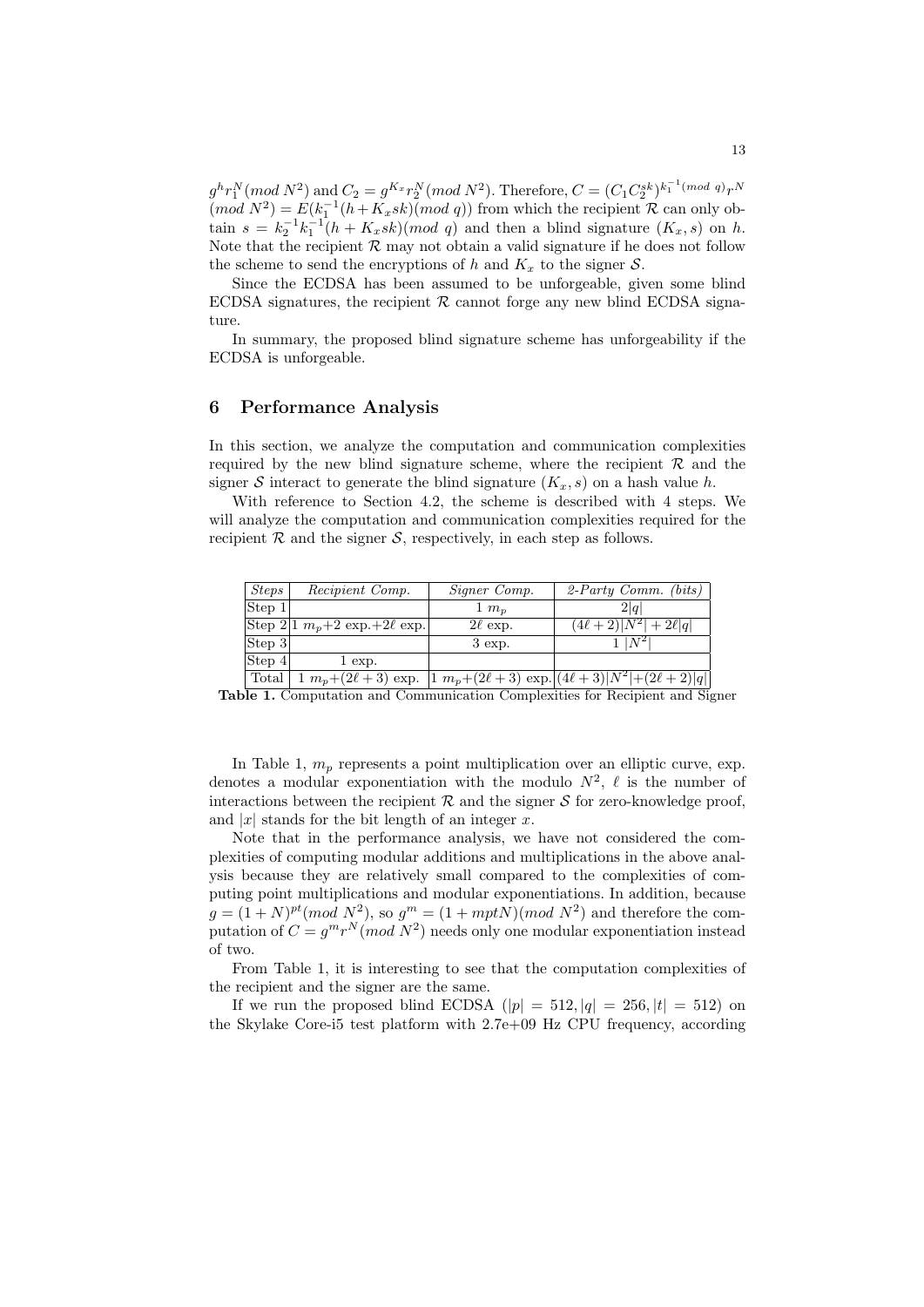to Crypto++ 6.0.0 benchmarks<sup>2</sup>, one modular exponentiation with modulo  $N^2$ , where  $|N^2| = 2560$ , takes less than 2 ms and one point multiplication with modulo q, where  $|q| = 256$ , takes less than 1 ms. In case that  $\ell = 20$ , the total computation time for the recipient and the signer to generate a blind signature is less than 175 ms, and the total communication overload is less than 28 kbytes.

In the case that a bitcoin provider sells 100 bitcoins to 100 clients in the same time with the proposed blind signature for bitcoin transaction anonymity, the total computation time of the signer is less than  $100 \times 175/2 = 8750$  ms = 8.75 s.

We can improve the performance of our scheme by using the Chinese Reminder Theorem (CRT) to compute the modular exponentiation  $a^x (mod N^2)$ where  $N = pqt$ . The recipient, knowing p, q, t, can compute  $a^x (mod p^2)$ ,  $a^x (mod q^2)$ and  $a^x \pmod{t^2}$  at first and then  $a^x \pmod{N^2}$  with CRT. The signer, knowing pt and q, can compute  $a^x \pmod{p^2 t^2}$  and  $a^x \pmod{t^2}$  at first and then  $a^x \pmod{N^2}$ with CRT.

We can significantly improve the performance of our scheme by eliminating the zero-knowledge proof. To protect the signing key sk of the signer against the malicious recipient, we can modify Eq. (10) as follows:

$$
C = (C_1 C_2^{sk})^{k_1^{-1} (mod \ q) + r'q} r^N (mod \ N^2)
$$
\n(12)

where the signer randomly chooses  $r'$  from  $\mathbb{Z}_q^*$ , and the recipient still computes s as Eq. (11). This change brings about the computation complexities of both the recipient and the signer being reduced to only 1 point multiplication plus 3 modular exponentiations and the communication overload being reduced to only  $3|N^2| + 2|q|$ . Although this change improves the performance significantly, we have not provided a rigorous security proof so far.

At last, let us compare our scheme with the blind ECDSA suggested in [10, 11. In [10, 11], the size of the modulo n for Pillier cryptosystem is set between  $q^6$ and  $q^7$ . When  $|q| = 256$ , the average size of n is 1664 and therefore  $|n^2| = 3328$ , which is larger than that in our scheme when  $|p| = 512$ ,  $|q| = 256$ ,  $|t| = 512$  and  $|N^2| = 2560$ . In this case, the computation of a modular exponentiation in [10, 11] takes longer time than that in our scheme. In addition, Metet [11] has not provided any security proof of the suggested blind signature scheme.

# 7 Conclusion

In the bitcoin protocol, it is hard to hide the identity of a client who buys a bitcoin from a bitcoin provider when the client pays the provider by bank transfer, credit card, PayPal, or even Ali pay. In this paper, we proposed a new blind ECDSA scheme to achieve bitcoin transaction anonymity. With the new blind ECDSA scheme, the client can pay the provider by any payment approach to exchange a blind signature of the provider on the transaction and later broadcast it in the bitcoin network. The bitcoin provider cannot tell the

<sup>2</sup> https://www.cryptopp.com/benchmarks.html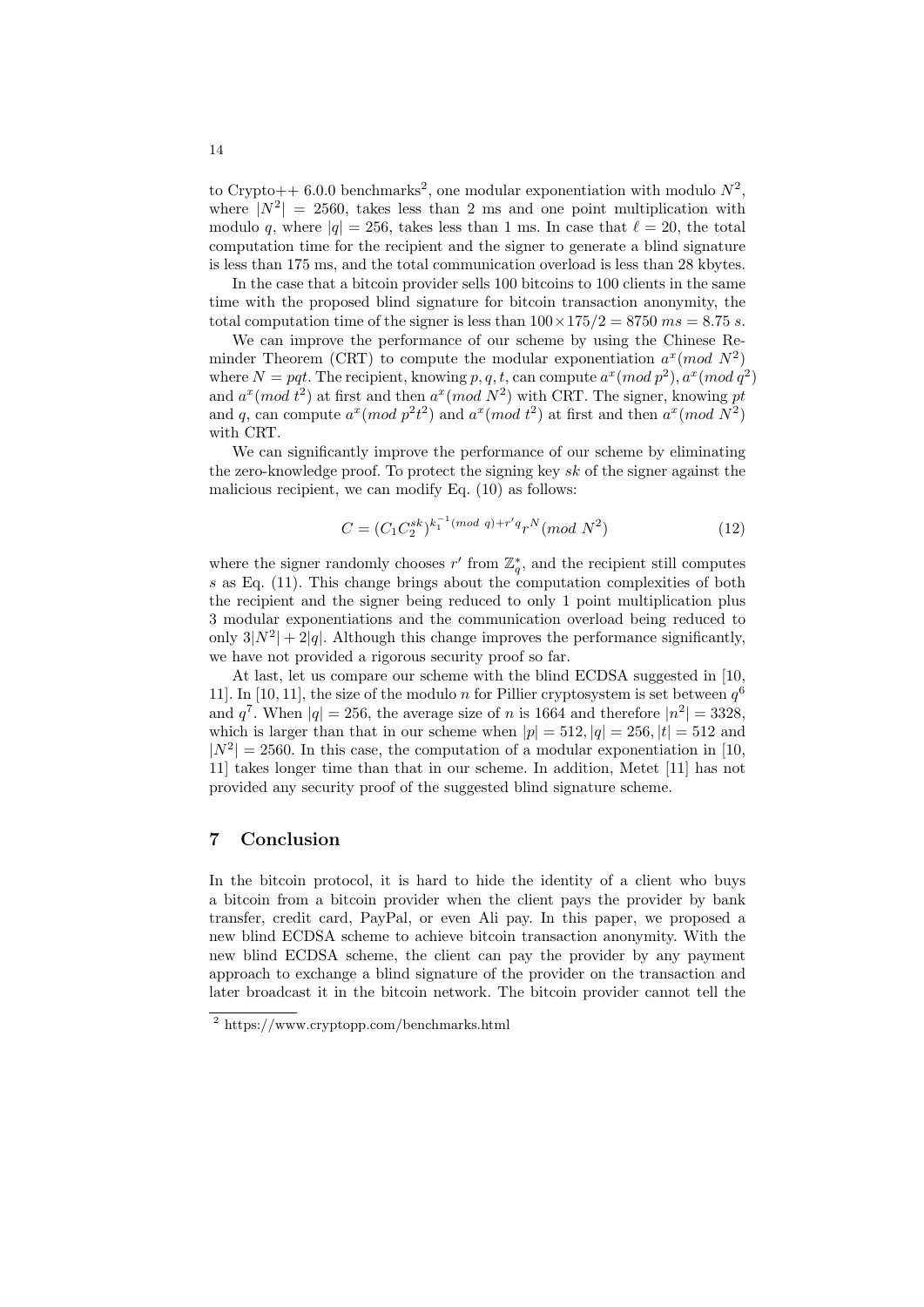relationship between the real identities of clients and the sold bitcoins in the blockchain.

We have provided a rigorous security proof that the proposed blind signature scheme has blindness and unforgeability on the basis of the semantic security of the modified Paillier cryptosystem. Performance analysis has shown that our scheme is feasible and can be used by a bitcoin provider to sell bitcoins to multiple client in the same time.

Our future work is to study if we can remove the zero-knowledge proof to improve the performance of our scheme.

Acknowledgements Part of this work was performed by the second co-author at the Schloss Dagstuhl. The authors would like to thank the organizers of the Dagstuhl Seminar 18152: Blockchain, Smart Contracts and Future Applications for providing a conducive environment for constructive discussions on this topic.

#### References

- 1. J. C. Benaloh. Verifiable Secret-Ballot Elections. PhD Thesis, Yale University, 1988.
- 2. F. Boudot. Efficient proofs that a committed number lies in an interval. In EU-ROCRYPT 2000.
- 3. D. Chaum. Blind signature for untraceable payment. In CRYPTO 1982.
- 4. D. Chaum, A. Fiat, and M. Naor. Untraceable electronic cash. In CRYPTO 1988.
- 5. Digital Signature Standard (DSS). Digital Signature Standard (DSS). July 2013. http://nvlpubs.nist.gov/nistpubs/FIPS/NIST.FIPS.186-4.pdf
- 6. A. Fiat and A., Shamir. How to prove yourself: practical solutions to identification and signature problems. In CRYPTO 1986, pages 186-194.
- 7. S. Goldwasser and S. Micali. Probabilistic encryption & how to play mental poker keeping secret all partial information. Annual ACM Symposium on Theory of Computing, 1982.
- 8. S. Goldwasser and S. Micali. Probabilistic encryption. Journal of Computer and System Sciences 28: 270-299, 1984.
- 9. A. Juels, M. Luby, R. Ostrovsky. Security of blind digital signatures. In . CRYPTO 1997, pages 150-164.
- 10. W. Ladd. Blind signatures for bitcoin transaction anonymity. https://pdfs. semanticscholar.org/db29/892c3641587ab0d3af7be584b0d61546ae72.pdf
- 11. S. Metet. Blind signature with das/ecdsa? 2004. http://www.metzdowd.com/ pipermail/cryptography/2004-April/006790.html
- 12. P. MacKenzie and M. K. Reiter. Two-party generation of DSA signatures. in CRYPTO 2001, pages 137–154.
- 13. D. Naccache and J. Stern. A new public-key cryptosystem based on higher residues. In EUROCRYPT 1998, pages 308-318.
- 14. S. Nakamoto. Bitcoin: A peer-to-peer electronic cash system. 24 May 2009. https://bitcoin.org/bitcoin.pdf
- 15. P. Paillier. Public-key cryptosystems based on composite degree residuosity classes. In EUROCRYPT 1999, pages 223-238.
- 16. D. Pointcheval and J. Stern. Provably secure blind signature schemes. In ASI-ACRYPT 1996.